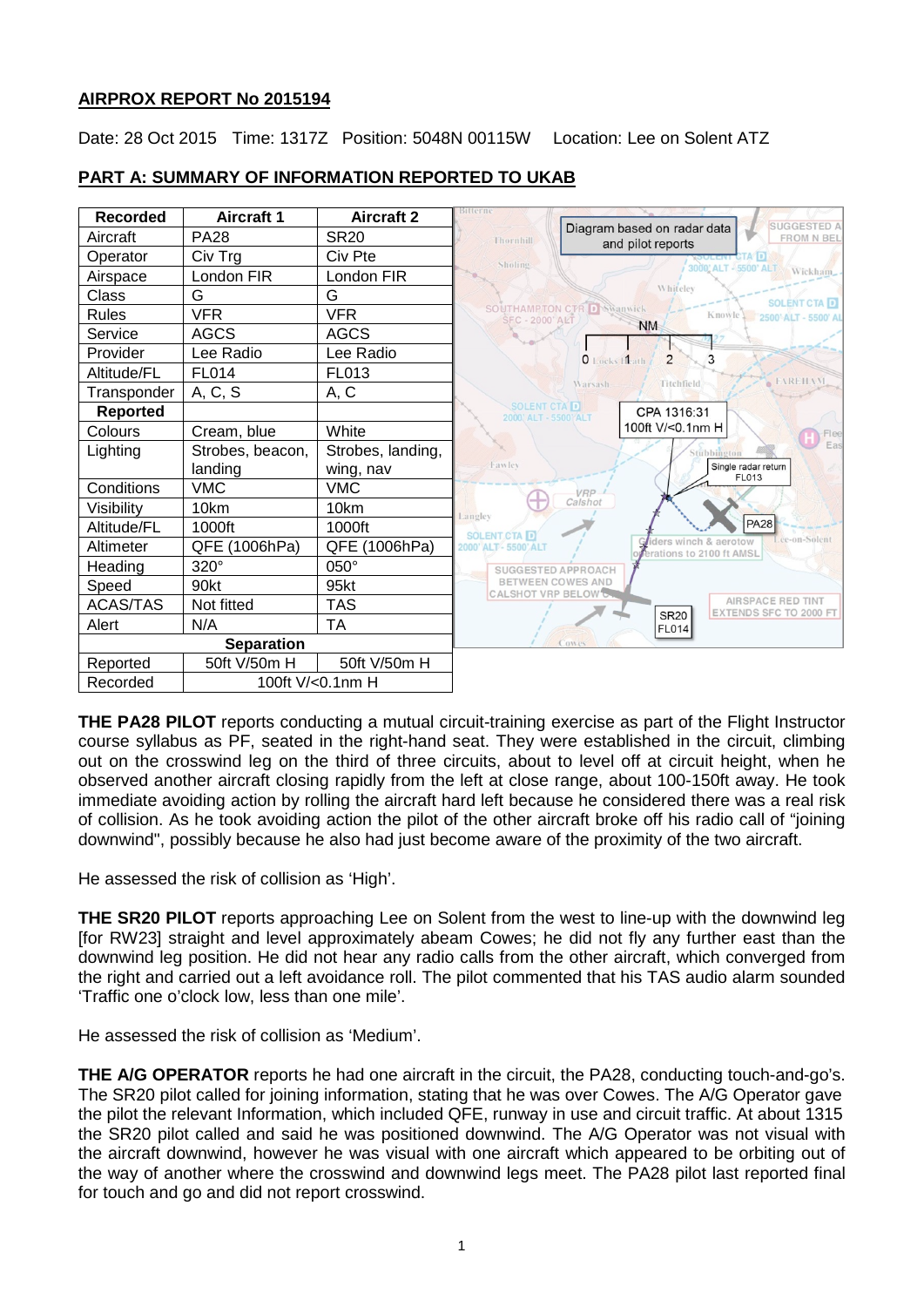**THE AIRFIELD GENERAL MANAGER** reports he witnessed the event, noting 2 aircraft on an intercept heading, and that the aircraft on crosswind took avoiding action. He kindly provided the diagram background map for this report, which appears on the airfield website page 'Visiting by Air'<sup>[1](#page-1-0)</sup>.

### **Factual Background**

The weather at Southampton was recorded as follows:

METAR EGHI 281320Z VRB02KT 9999 FEW023 SCT035 15/10 Q1007

#### **Analysis and Investigation**

#### **UKAB Secretariat**

The PA28 and SR20 pilots shared an equal responsibility for collision avoidance and not to operate in such proximity to other aircraft as to create a collision hazard<sup>[2](#page-1-1)</sup>. An aircraft operated on or in the vicinity of an aerodrome shall conform with or avoid the pattern of traffic formed by other aircraft in operation<sup>[3](#page-1-2)</sup>. The UK AIP entry for Lee on Solent states:

#### '**Use of Runways**

(a) Due to gliding operations all aircraft to join downwind.' [4](#page-1-3)

…

#### '**Circuits**

(a) Circuits – Main Runways 05/23

(i) Suggested join is left base for Runway 05 or downwind for Runway 23. …

(ii) Circuits at 1000 ft aal. … and powered circuits to the north, LH on Runway 05 and RH on Runway 23.

(b) …

(c) No dead-side, overhead or crosswind joins.' [5](#page-1-4)

#### **Comments**

#### **PA28 Operating Company**

The reporting pilot and passenger advised the company's nominated Accountable Manager of the incident immediately after landing and, after further discussion with the operator and airfield management, it was decided that an Airprox be raised. The incident was also logged in the company safety reporting system for discussion by the safety committee and the airfield management team.

#### **Summary**

An Airprox was reported when a PA28 and a SR20 flew into proximity at 1317 on Wednesday 28<sup>th</sup> October 2015. Both pilots were operating under VFR in VMC, both in receipt of an AGCS from Lee Radio.

l <sup>1</sup> <http://www.daedalusairfield.co.uk/visit-by-air>

<span id="page-1-1"></span><span id="page-1-0"></span><sup>2</sup> SERA.3205 Proximity.

<span id="page-1-2"></span><sup>3</sup> SERA.3225 Operation on and in the Vicinity of an Aerodrome.

<span id="page-1-3"></span><sup>4</sup> EGHF AD 2.20 LOCAL TRAFFIC REGULATIONS, AD 2.EGHF-5, paragraph 6, dated 25 Jun 2015.

<span id="page-1-4"></span><sup>5</sup> EGHF AD 2.22 FLIGHT PROCEDURES, AD 2.EGHF-6, paragraph 1, dated 23 Jul 2015.